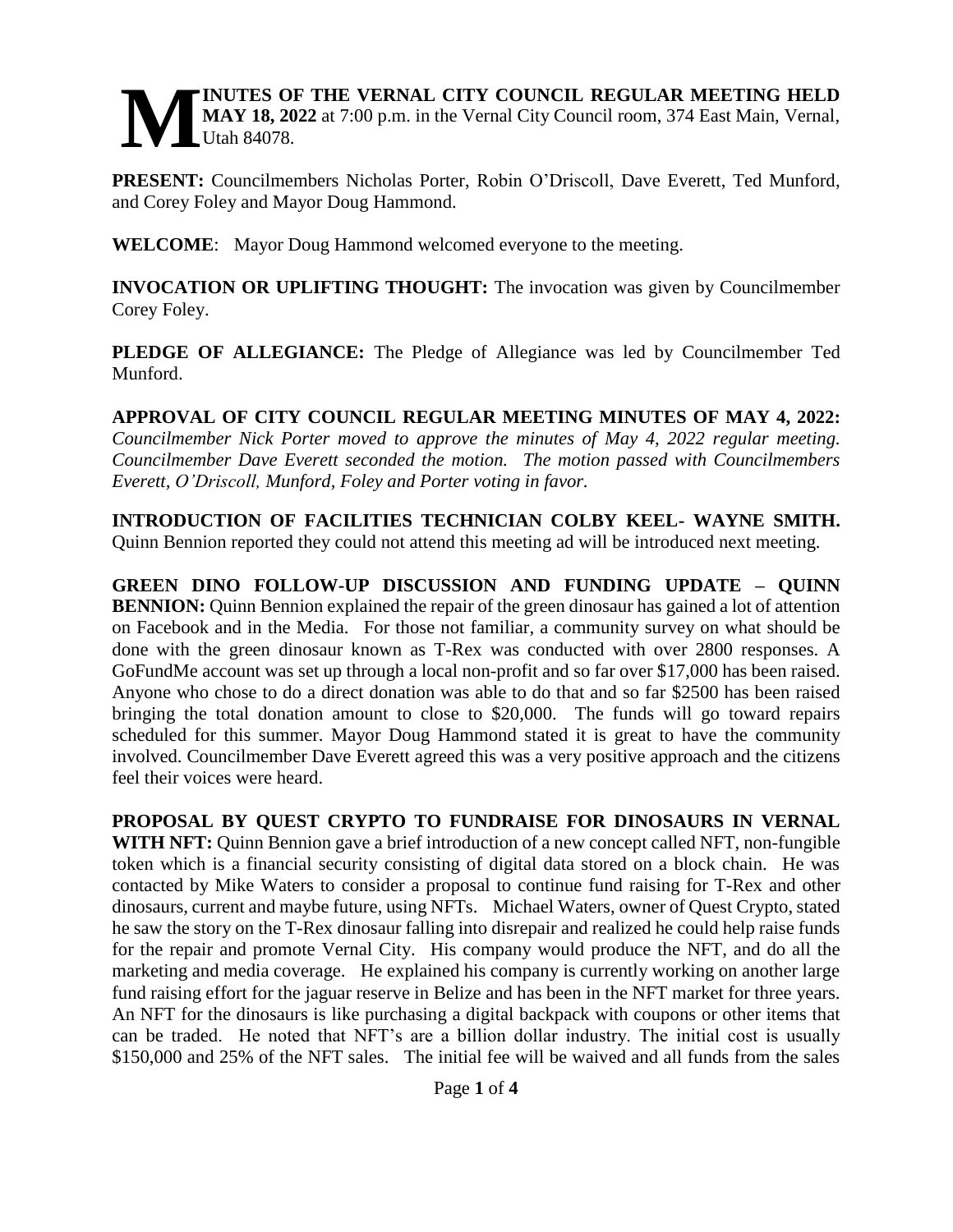### **MINUTES OF THE VERNAL CITY COUNCIL REGULAR MEETING HELD MAY 18, 2022**

will come back to the City for the repair of T-Rex up to a specific dollar amount decided by the City. After that amount is raised, then his company will take a cut. Councilmember Ted Munford stated this sounds amazing and asked why he would be willing to do this. Mike Waters answered that his motivation is his family loves the dinosaurs and wants to be a part of saving them or even expanding dinosaurs in Vernal. KSL and the Salt Lake Tribune are ready to run a follow-up story. Also a pod cast is scheduled with Silicon Slopes. A website will be created and powered by Quest. This project will allow his company to get their name out there and the City would be the first to use NFT to drive tourism. Councilmember Dave Everett commented that he could relate as the City is a small municipality that can move quickly and has the dinosaur wow that can be used as a tourist attraction. Mike Waters agreed that the NFT market is flooded with celebrities and this offering will be unique. Quinn Bennion noted that government is not the best risk takers and it is hard to understand NFT's and what the commitment of the City would be. Mike Waters stated there would be zero financial commitment from the City. Councilmember Dave Everett asked if this was legally allowable for a government entity. Carl Morton added if someone feels scammed once they purchase an NFT who will take care of it and who sets up the coupons or rewards. Mike Waters stated they will take care of any complaints. The economic development organizations can help with a travel package. Councilmember Robin O'Driscoll stated this concept is a little too late for T-Rex as the amount needed has almost been reached. She suggested it be looked at for other dinosaurs. Mike Waters stated the City would determine how the funds are spent. Councilmember Nick Porter stated he does see this as a way to market this area. Quinn Bennion stated that Travel and Tourism with Uintah County is interested in hearing how NFT's can help tourism. He explained that he has received a draft contract and suggested if the Council decides to move forward to direct the staff to finalize the contract and authorize the Mayor to negotiate the final contract. *After further discussion, Councilmember Dave moved to consider issuing NFT contingent upon review of the final contract and possibly a phone poll or special meeting to expedite it. Councilmember Corey Foley seconded the motion. The motion passed with the following roll call vote:*

**REQUEST FOR AMENDMENT FOR VERNAL CITY MUNICIPAL CODE SECTIONS 16.20.410, 16.04.305, 16.45.080, 16.48.045 AND ORDINANCE NO. 2022-05:** Allen Parker reminded the Council that they discussed this issue and held a public hearing to consider how to address pets in the downtown commercial and mixed use zones. Currently, if someone lives within those zones and has a pet it must be kept indoors. This draft ordinance is more refined to consider various situations and property rights to mesh with neighboring properties. This amendment to the code accomplishes three things. It strikes out the section added not allowing pets outdoors, moves zoning pet regulations to the section dealing with specific uses and considers apartment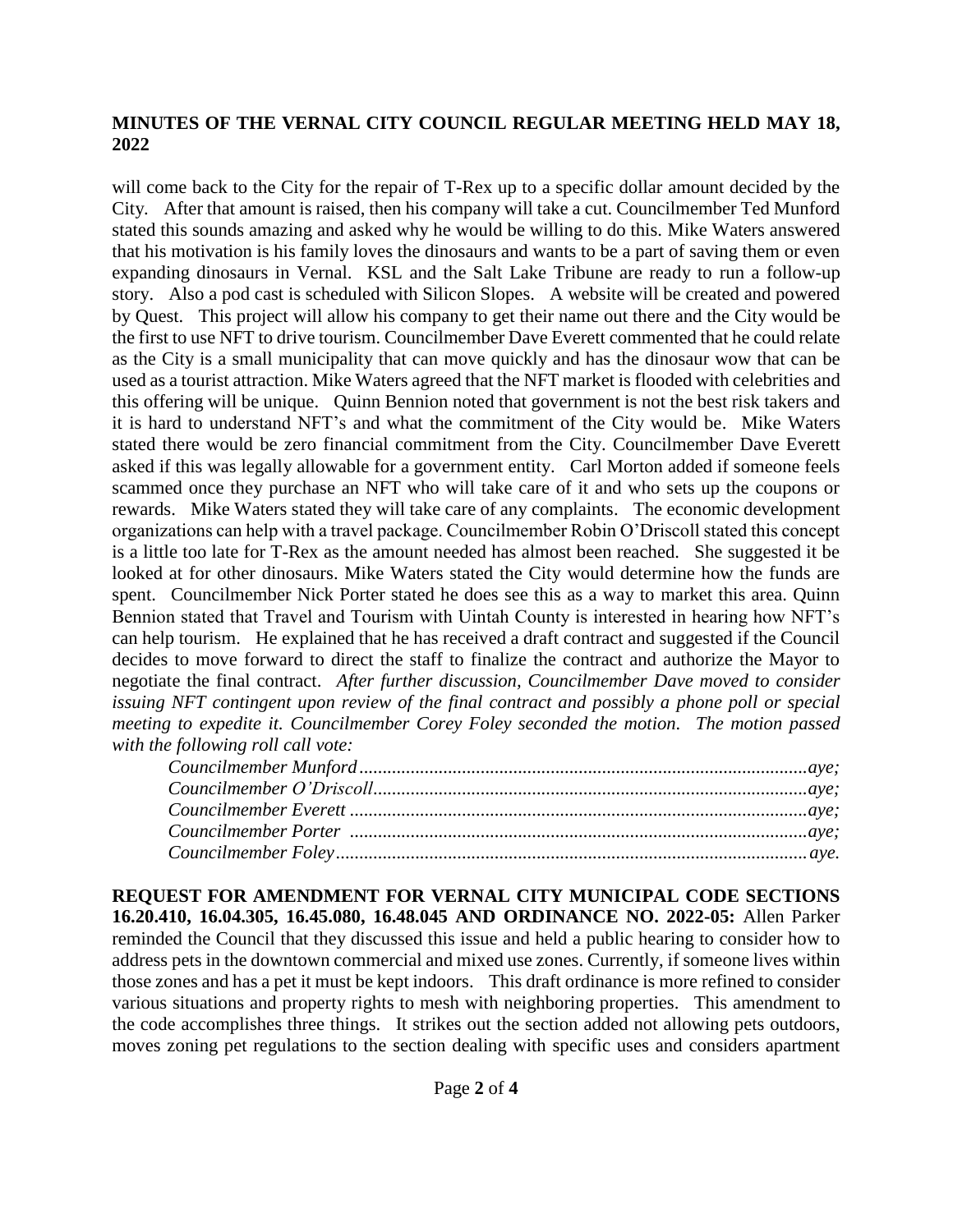### **MINUTES OF THE VERNAL CITY COUNCIL REGULAR MEETING HELD MAY 18, 2022**

residences who have a small patch of land to have a pet kenneled outside. Those pets must be screened with a completely sight obscuring wall. The Planning Commission reviewed this draft ordinance, again, and has issued a positive recommendation. Councilmember Ted Munford asked if there is any regulation to make sure an animal is not kept in an area that is too small. Allen Parker answered there is a code governing animal cruelty. Councilmember Dave Everett voiced his concern regarding an animal having no visibility and asked if, for the sake of the animal, if they could have a gate or window. Councilmember Ted Munford stated it is not requiring a cover, just a wall. Councilmember Robin O'Driscoll clarified this ordinance will not allow chain link with slats. Allen Parker answered that is correct. After further discussion, *Councilmember Dave Everett moved to approve Ordinance No. 2022-05. Councilmember Corey Foley seconded the motion. The motion passed with the following roll call vote:* 

| ${C}ouncilmember\ O'{Driscoll}\\ \\ \\$ |  |
|-----------------------------------------|--|
|                                         |  |
|                                         |  |
|                                         |  |

**UPDATE FACADE GRANT PROGRAM:** Allen Parker reported that there has been a lot of activity with 16 applicants requesting the façade grant for varying amounts and upgrades of their buildings. The most expensive project is \$350,000 and the smallest is \$6000. So far, nine of those applications have been approved. The total project valuation so far is \$1 million dollars. The hardest part seems to be finding a contractor and materials. Councilmember Corey Foley sated this program helps the community. The Council thanked Allen for the report.

**REQUEST FOR APPROVAL OF UDOT FEDERAL AID AGREEMENT FOR VERNAL AVENUE PROJECT:** Quinn Bennion explained this is the agreement with UDOT for the grant received from the Joint Highway Program that was applied for and received over a year ago. This agreement needs to be approved to move forward with the design. Local matching funds are required in the amount of \$567,000 or 27%. The grant is \$1.5 million dollars to rebuild Vernal Avenue from 200 North to 200 South. As this project progresses, the public and business community will be engaged in the final design. The project will be bid out spring of 2023 and constructed next summer. Councilmember Corey Foley asked if it will coincide with the upgrade of the downtown Swains block. Quin Bennion answered yes. The City portion will be funded either by a CIB grant, ARPA funds, or another grant. *Councilmember Robin O'Driscoll moved to approve the UDOT Federal Aid Agreement for the Vernal Avenue project. Councilmember Nick Porter seconded the motion. The motion passed with the following roll call vote:*